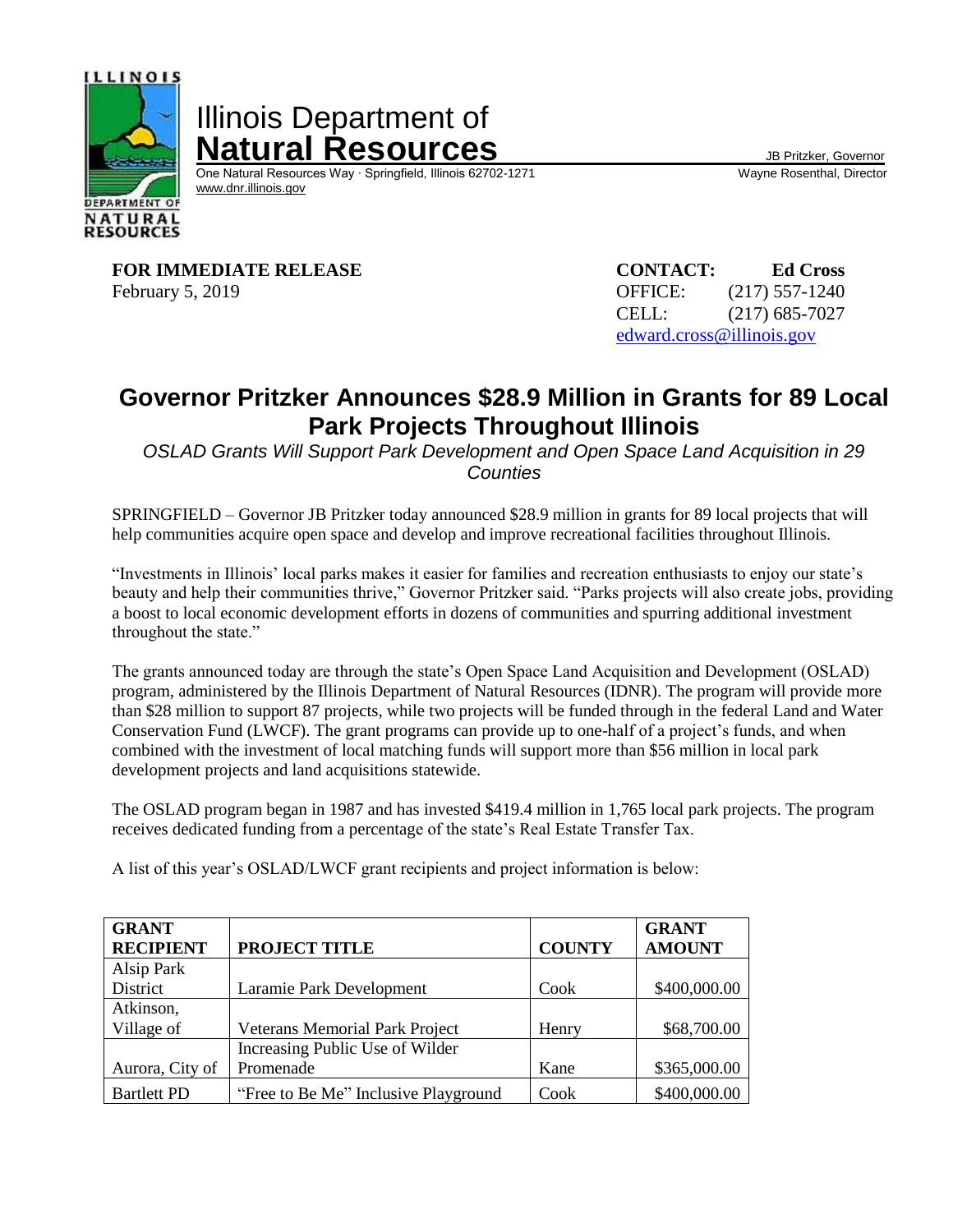| Beardstown,                 |                                                                          |           |              |
|-----------------------------|--------------------------------------------------------------------------|-----------|--------------|
| City of                     | Marina Improvements                                                      | Cass      | \$400,000.00 |
| <b>Buffalo Grove</b>        |                                                                          |           |              |
| PD                          | Green Lake Park                                                          | Lake      | \$400,000.00 |
| Bunker Hill,                | Mae Meissner Whitaker Park                                               |           |              |
| City of                     | Improvements                                                             | Macoupin  | \$199,400.00 |
| <b>Burbank PD</b>           | Narragansett Park Redevelopment                                          | Cook      | \$400,000.00 |
| <b>Butterfield PD</b>       | <b>Glenbriar Park Phase II Development</b>                               | DuPage    | \$400,000.00 |
| Carlinville                 |                                                                          |           |              |
| Park District               | <b>Carlinville Public Pool Renovations</b>                               | Macoupin  | \$400,000.00 |
| Champaign                   | Expanding Accessibility at Lake of the                                   |           |              |
| <b>County FPD</b>           | <b>Woods Forest Preserve</b>                                             | Champaign | \$152,400.00 |
| Champaign PD                | Human Kinetics Park Development                                          | Champaign | \$400,000.00 |
| Channahon PD                | Arroyo Trails Park Development                                           | Will      | \$400,000.00 |
| Chicago PD                  | Park 584 – West Pullman community                                        | Cook      | \$350,000.00 |
| Chicago PD                  | Park 583 – South Deering community                                       | Cook      | \$298,700.00 |
| Chicago PD                  | Park 593 - Albany Park community                                         | Cook      | \$317,200.00 |
| Chicago PD                  | Park 585 – Chicago Lawn community                                        | Cook      | \$196,700.00 |
| Collinsville,               |                                                                          |           |              |
| City of                     | Glidden Park Revival Development                                         | Madison   | \$400,000.00 |
| Columbia, City              |                                                                          |           |              |
| of                          | Creekside Park Development                                               | Monroe    | \$400,000.00 |
| <b>Cook County</b>          | <b>Creating Nature Based</b>                                             |           |              |
| <b>Forest Preserve</b>      | Education/Recreation Campus - Sand                                       |           |              |
| District                    | Ridge, Shabbona Woods, Green Lake                                        | Cook      | \$673,900.00 |
| Danville, City              |                                                                          |           |              |
| of                          | Historic Ellsworth Park Redevelopment                                    | Vermilion | \$373,900.00 |
| Dieterich,                  |                                                                          |           |              |
| Village of                  | <b>Liberty Memorial Park Improvements</b>                                | Effingham | \$306,600.00 |
| DuPage<br><b>County FPD</b> | Picnic Pavilion Improvements at St.<br><b>James Farm Forest Preserve</b> | DuPage    |              |
|                             | Keslinger and Liberty Community Park                                     |           | \$150,000.00 |
| Elburn, Village<br>of       | Development                                                              | Kane      | \$400,000.00 |
| Evanston, City              |                                                                          |           |              |
| of                          | <b>Harbert Park Renovations</b>                                          | Cook      | \$320,000.00 |
| <b>Flagg Rochelle</b>       |                                                                          |           |              |
| <b>Community PD</b>         | <b>Spring Lake Park Improvements</b>                                     | Ogle      | \$310,600.00 |
| Forsyth,                    | Forsyth Family Sports Park Land                                          |           |              |
| Village of                  | <b>Acquisition (LWCF)</b>                                                | Macon     | \$309,200.00 |
| Fox Valley PD               | <b>Backyard Park Development</b>                                         | Kane      | \$285,500.00 |
| Geneseo, City               | Richmond Hill Park Phase One                                             |           |              |
| of                          | Redevelopment                                                            | Henry     | \$400,000.00 |
| Geneva PD                   | Peck Farm North Development                                              | Kane      | \$400,000.00 |
| Glen Ellyn PD               | <b>Ackerman Park Improvements</b>                                        | DuPage    | \$400,000.00 |
| <b>Glenview PD</b>          | Wagner Farm Master Plan                                                  | Cook      | \$400,000.00 |
| <b>Glenview PD</b>          | The Grove Land Acquisition (LWCF)                                        | Cook      | \$309,200.00 |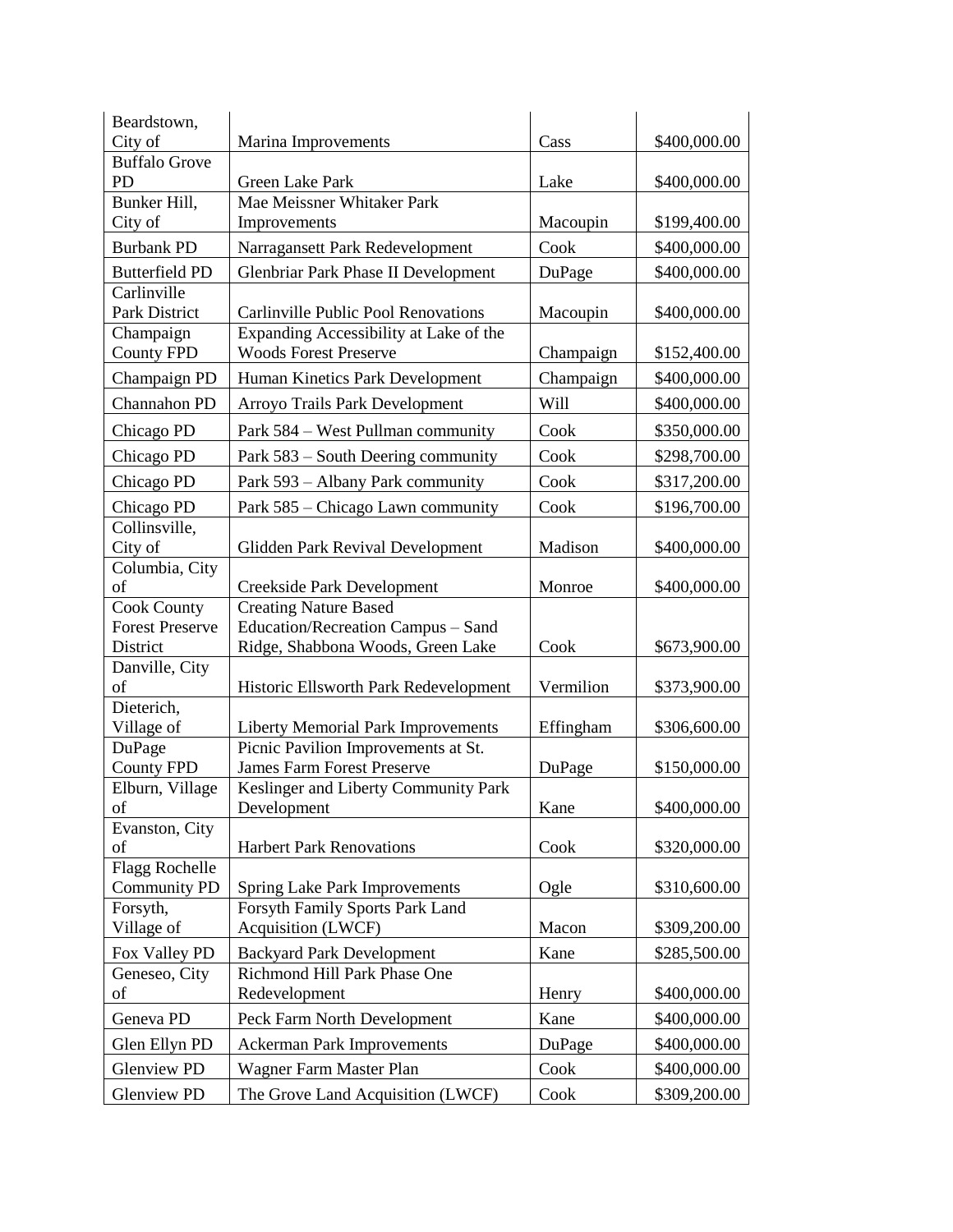| <b>Golf Maine PD</b> | Dee Park Redevelopment                       | Cook         | \$200,000.00 |
|----------------------|----------------------------------------------|--------------|--------------|
| Hampshire            |                                              |              |              |
| <b>Township PD</b>   | Park at Tuscany Woods Development            | Kane         | \$400,000.00 |
| Hawthorn             |                                              |              |              |
| Woods, Village       | Meadowlark Park and Arboretum                |              |              |
| of                   | Development                                  | Lake         | \$105,100.00 |
| <b>Hickory Hills</b> |                                              |              |              |
| PD                   | Kasey Meadow Park Improvements               | Cook         | \$368,200.00 |
| Hoffman              | South Ridge Community Park and               |              |              |
| <b>Estates PD</b>    | Splash Pad                                   | Cook         | \$400,000.00 |
| Joliet PD            | Grove Road Development Phase 2               | Will/Kendall | \$265,400.00 |
| Kane County          |                                              |              |              |
| <b>FPD</b>           | <b>Oakhurst Forest Preserve Improvements</b> | Kane         | \$400,000.00 |
| Kankakee, City       |                                              |              |              |
| of                   | Kankakee Riverwalk Land Acquisition          | Kankakee     | \$134,000.00 |
| Keithsburg,          | Keithsburg Riverside Campground              |              |              |
| City of              | Improvements                                 | Mercer       | \$140,400.00 |
| Kendall              | Pickerill-Pigott Forest Preserve             |              |              |
| <b>County FPD</b>    | Development                                  | Kendall      | \$316,500.00 |
| Lake                 |                                              |              |              |
| Barrington,          |                                              |              |              |
| Village of           | <b>Fetherling Park Development</b>           | Lake         | \$192,500.00 |
| Lake Forest,         |                                              |              |              |
| City of              | South Park Improvements                      | Lake         | \$280,000.00 |
| Lake in the          |                                              |              |              |
| Hills, Village       | Turtle Island Park Expansion                 |              |              |
| of                   | Development                                  | McHenry      | \$277,700.00 |
| <b>Macon County</b>  | Rock Springs Conservation Area Cattail       |              |              |
| CD                   | Pond Improvements                            | Macon        | \$75,000.00  |
|                      | Development of Eisenhower Park               |              |              |
| <b>Memorial PD</b>   | Campus - Bellwood                            | Cook         | \$338,200.00 |
| Metropolis,          | Franklin Park/Metropolis City Pool           |              |              |
| City of              | Improvements                                 | Massac       | \$231,600.00 |
| Midlothian PD        | Bremen Heights Park Redevelopment            | Cook         | \$400,000.00 |
| Minooka,             |                                              |              |              |
| Village of           | Aux Sable Springs Park Development           | Kendall      | \$400,000.00 |
| Mt. Zion,            |                                              |              |              |
| Village of           | Fletcher Park Splash Pad Development         | Macon        | \$374,200.00 |
| Mundelein            |                                              |              |              |
| Park and Rec         |                                              |              |              |
| District             | <b>Clearbrook Park Development</b>           | Lake         | \$400,000.00 |
|                      | <b>Southwest Community Park</b>              |              |              |
| Naperville PD        | Development                                  | Will         | \$400,000.00 |
| New Lenox            | Leigh Creek South Park at Heather Glen       |              |              |
| <b>Community PD</b>  | Development                                  | Will         | \$400,000.00 |
| Normal, Town         |                                              |              |              |
| of                   | <b>Maxwell Park Improvements</b>             | McLean       | \$400,000.00 |
|                      |                                              |              |              |
| Northfield PD        | <b>Clarkson Park Improvements</b>            | Cook         | \$400,000.00 |
| Oak Brook,           | Sports Core Improvement Plan                 | DuPage       | \$279,600.00 |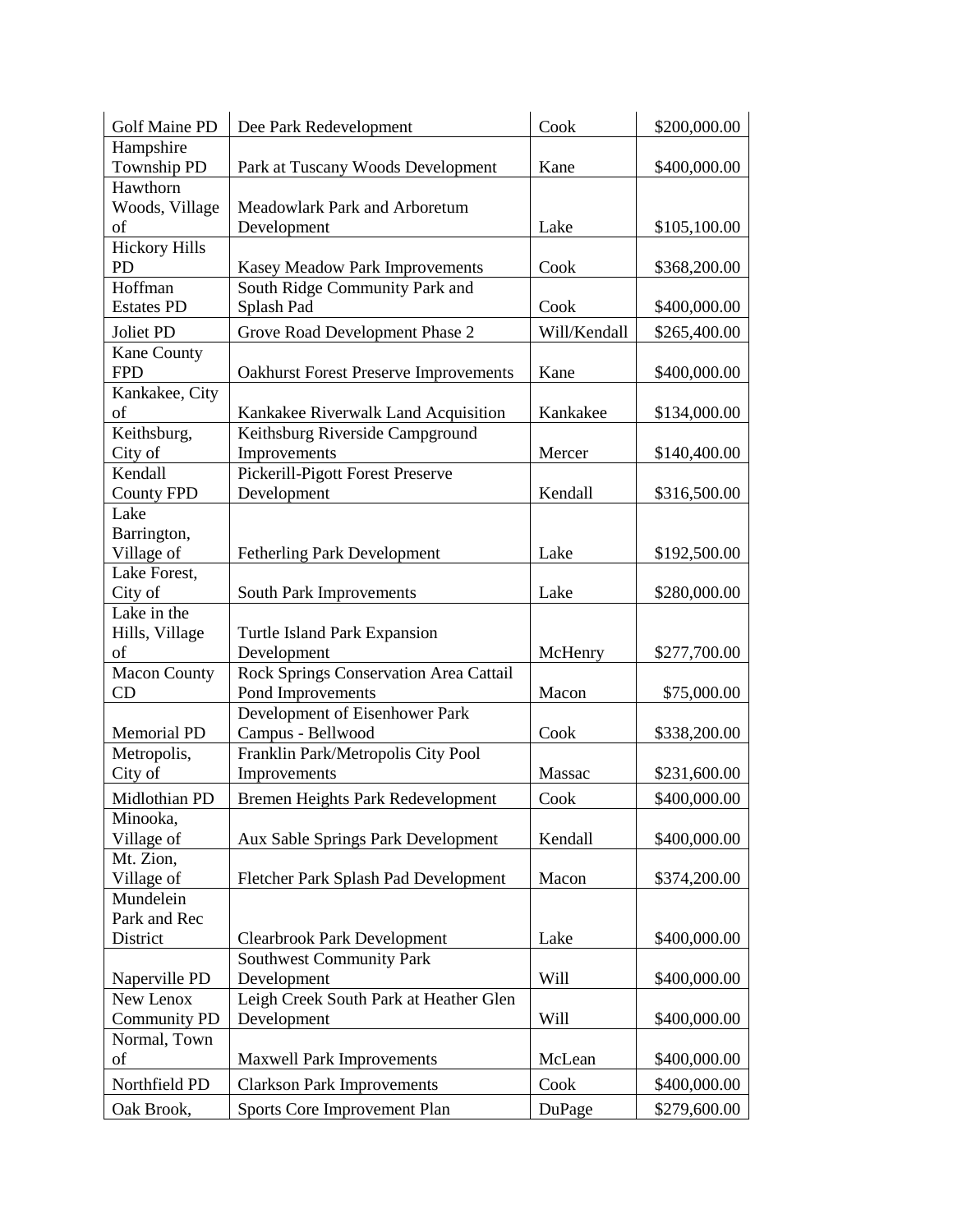| Village of              |                                                                     |             |              |
|-------------------------|---------------------------------------------------------------------|-------------|--------------|
| Oak Park Park           |                                                                     |             |              |
| District                | <b>Stevenson Park Renovation</b>                                    | Cook        | \$400,000.00 |
| Oglesby, City           |                                                                     |             |              |
| of                      | Senica Square City Park Development                                 | LaSalle     | \$400,000.00 |
| Oregon PD               | Park West Phase Two Development                                     | Ogle        | \$400,000.00 |
| Orion, Village          |                                                                     |             |              |
| of<br>Palos Heights,    | Love Park Addition                                                  | Henry       | \$34,300.00  |
| City of                 | Palmer Park Redevelopment                                           | Cook        | \$400,000.00 |
| Palos Hills             | <b>Pleasure Lake Recreation Amenities</b>                           | Cook        | \$126,000.00 |
| <b>Pleasant Dale</b>    | Walker Park Redevelopment - Burr                                    |             |              |
| <b>PD</b>               | Ridge                                                               | Cook        | \$400,000.00 |
| Rantoul,                |                                                                     |             |              |
| Village of              | Rudzinksi Park Redevelopment                                        | Champaign   | \$360,000.00 |
| Rapids City,            |                                                                     |             |              |
| Village of              | Shuler's Shady Grove Wellness Center                                | Rock Island | \$6,300.00   |
| <b>River Trails PD</b>  | Burning Bush Trails Park - Mount                                    |             |              |
| Riverwoods,             | Prospect                                                            | Cook        | \$400,000.00 |
| Village of              | Flatwoods Heritage Center Development                               | Lake        | \$400,000.00 |
| Rock Island             | Loud Thunder Forest Preserve Camping                                |             |              |
| <b>County FPD</b>       | Improvements                                                        | Rock Island | \$400,000.00 |
| Rock Island,            |                                                                     |             |              |
| City of                 | Douglas Park Phase 2 Renovation                                     | Rock Island | \$150,000.00 |
| Rockford PD             | <b>Washington Park Development</b>                                  | Winnebago   | \$250,000.00 |
| Roselle PD              | Goose Lake Park Development                                         | DuPage      | \$257,800.00 |
| Sandoval,               |                                                                     |             |              |
| Village of              | Village Park Improvement Project                                    | Marion      | \$344,300.00 |
| Schaumburg<br><b>PD</b> | <b>Spring Valley Nature Center Program</b><br>and Visitor Amenities | Cook        | \$400,000.00 |
| Schiller Park,          |                                                                     |             |              |
| Village of              | <b>Clock Tower Park Expansion</b>                                   | Cook        | \$156,000.00 |
| Skokie PD               | <b>Laramie Park Improvements</b>                                    | Cook        | \$400,000.00 |
| St. Charles PD          | Pottawatomie Park Redevelopment                                     | Kane        | \$248,600.00 |
| Streamwood              |                                                                     |             |              |
| PD                      | <b>Commissioner's Park Improvements</b>                             | Cook        | \$400,000.00 |
| <b>Tinley Park PD</b>   | St. Boniface Park Redevelopment                                     | Cook        | \$400,000.00 |
| Tuscola, City           |                                                                     |             |              |
| of                      | Tennis and Basketball Court Update                                  | Douglas     | \$328,100.00 |
| Urbana PD               | <b>Crystal Lake Rehabilitation Project</b>                          | Champaign   | \$400,000.00 |
| Vienna, City of         | Vienna City Park Improvements                                       | Johnson     | \$360,000.00 |
| Wauconda PD             | Phil's Beach Project                                                | Lake        | \$400,000.00 |
| Waukegan PD             | Eugene P. King Park Improvements                                    | Lake        | \$400,000.00 |
| Western                 |                                                                     |             |              |
| <b>Springs PD</b>       | <b>Spring Rock Park Redevelopment</b>                               | Cook        | \$400,000.00 |